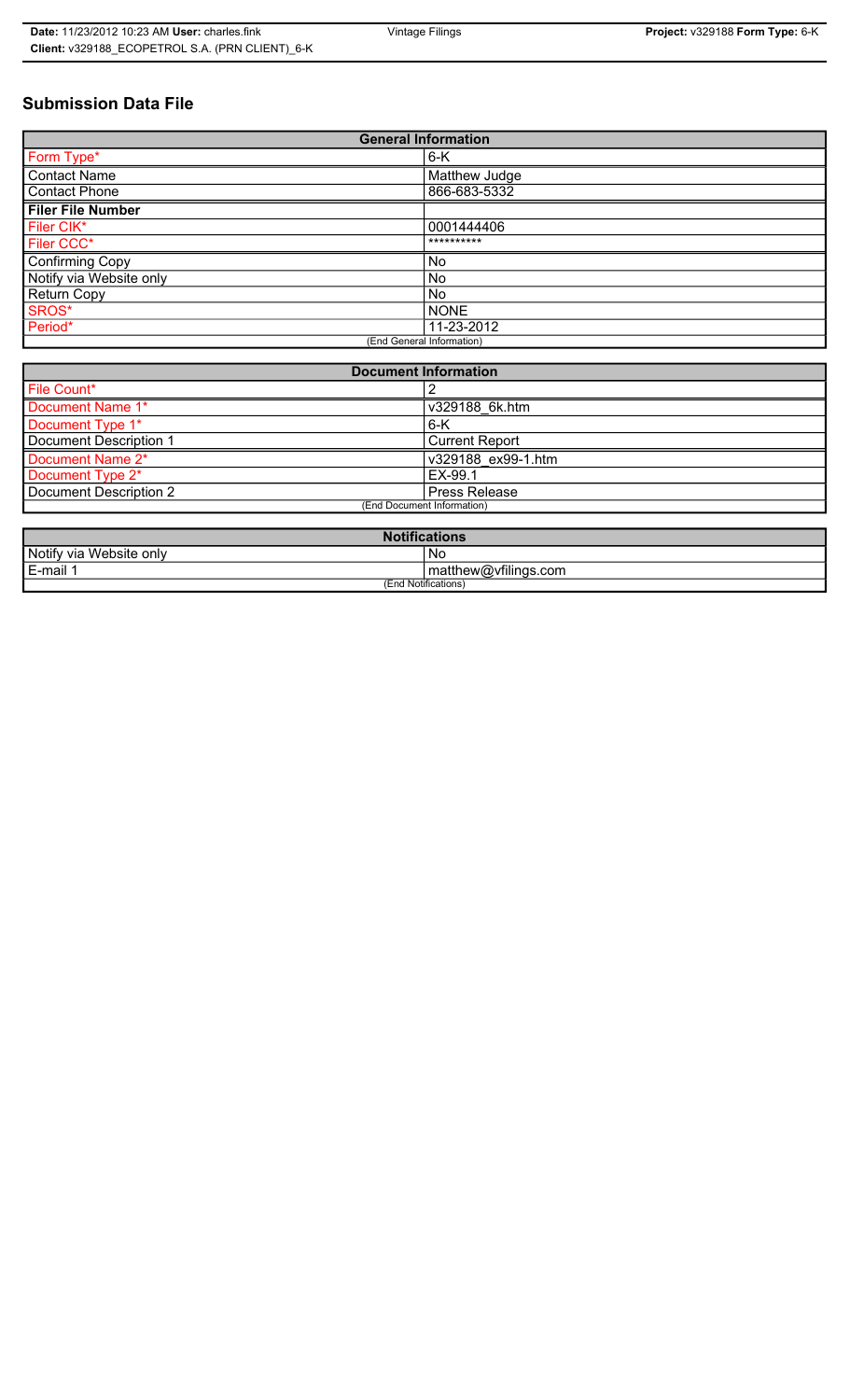#### **SECURITIES AND EXCHANGE COMMISSION Washington, D.C. 20549**

#### **FORM 6-K REPORT OF FOREIGN PRIVATE ISSUER PURSUANT TO RULE 13a-16 OR 15d-16 OF THE SECURITIES EXCHANGE ACT OF 1934**

November 2012

Commission File Number: 333-153452

**ECOPETROL S.A.**

*(Exact name of registrant as specified in its Charter)*

Carrera 7 No. 37 – 69 BOGOTA – COLOMBIA

*(Address of registrant's principal executive offices)*

Indicate by check mark whether the registrant files or will file annual reports under cover Form 20-F or Form 40-F.

Form 20-F  $\boxtimes$  Form 40-F  $\Box$ 

Indicate by check mark if the registrant is submitting the Form 6-K in paper as permitted by Regulation S-T Rule 101(b)(1):

 $Yes$   $\Box$   $No$   $X$ 

Indicate by check mark if the registrant is submitting the Form 6-K in paper as permitted by Regulation S-T Rule 101(b)(7):

 $Yes$   $\Box$   $No$   $X$ 

Indicate by check mark whether by furnishing the information contained in this Form, the registrant is also thereby furnishing the information to the Commission pursuant to Rule 12g3-2(b) under the Securities Exchange Act of 1934.

 $Yes$   $\square$ 

If "Yes" is marked, indicate below the file number assigned to the registrant in connection with Rule 12g3-2(b): 82- N/A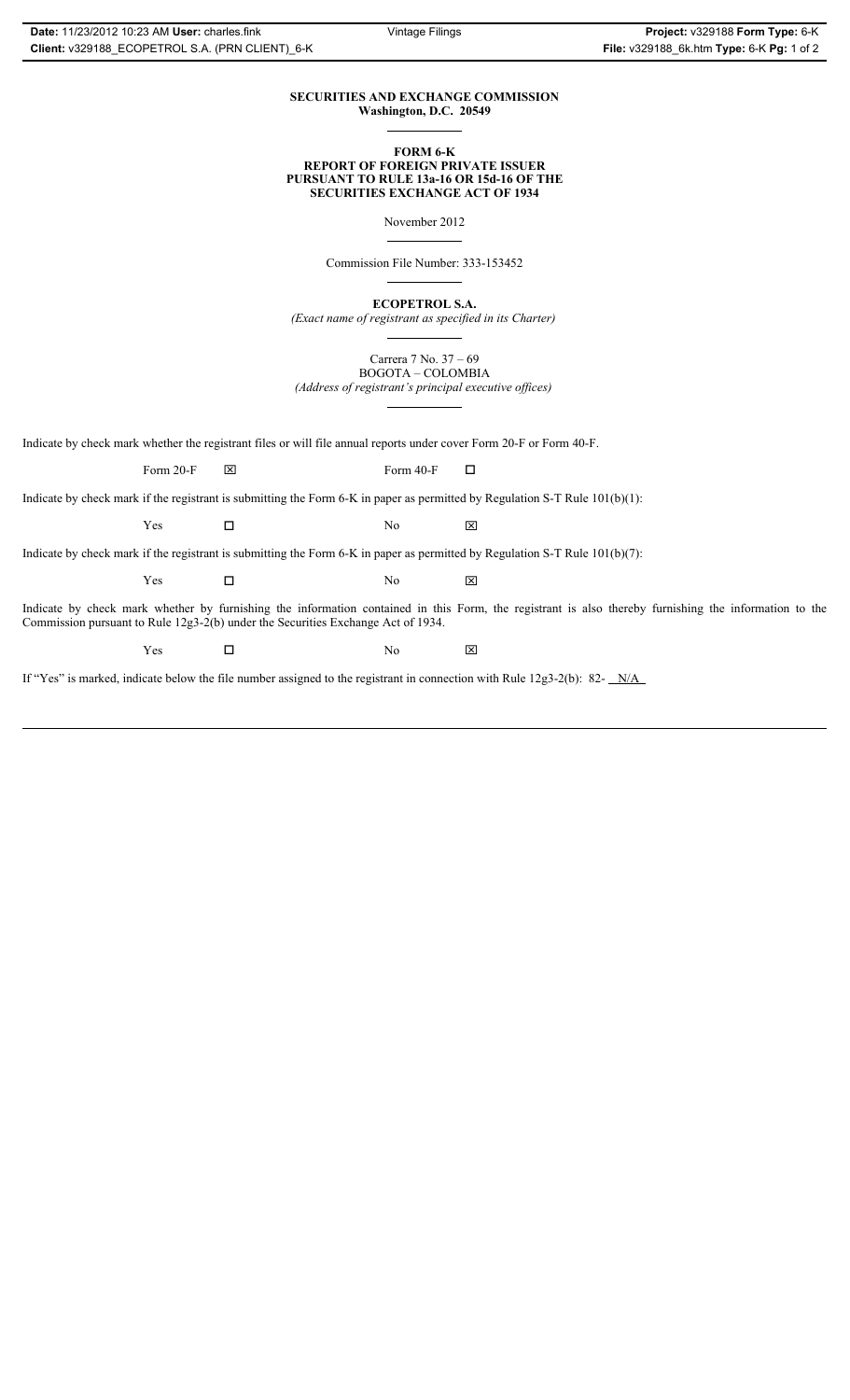## SIGNATURE

Pursuant to the requirements of the Securities Exchange Act of 1934, the Registrant has duly caused this report to be signed on its behalf by the undersigned, thereto duly authorized.

Date: November 23, 2012

Ecopetrol S.A.

By: /s/ Adriana M. Echeverri Name: Adriana M. Echeverri Title: Chief Financial Officer